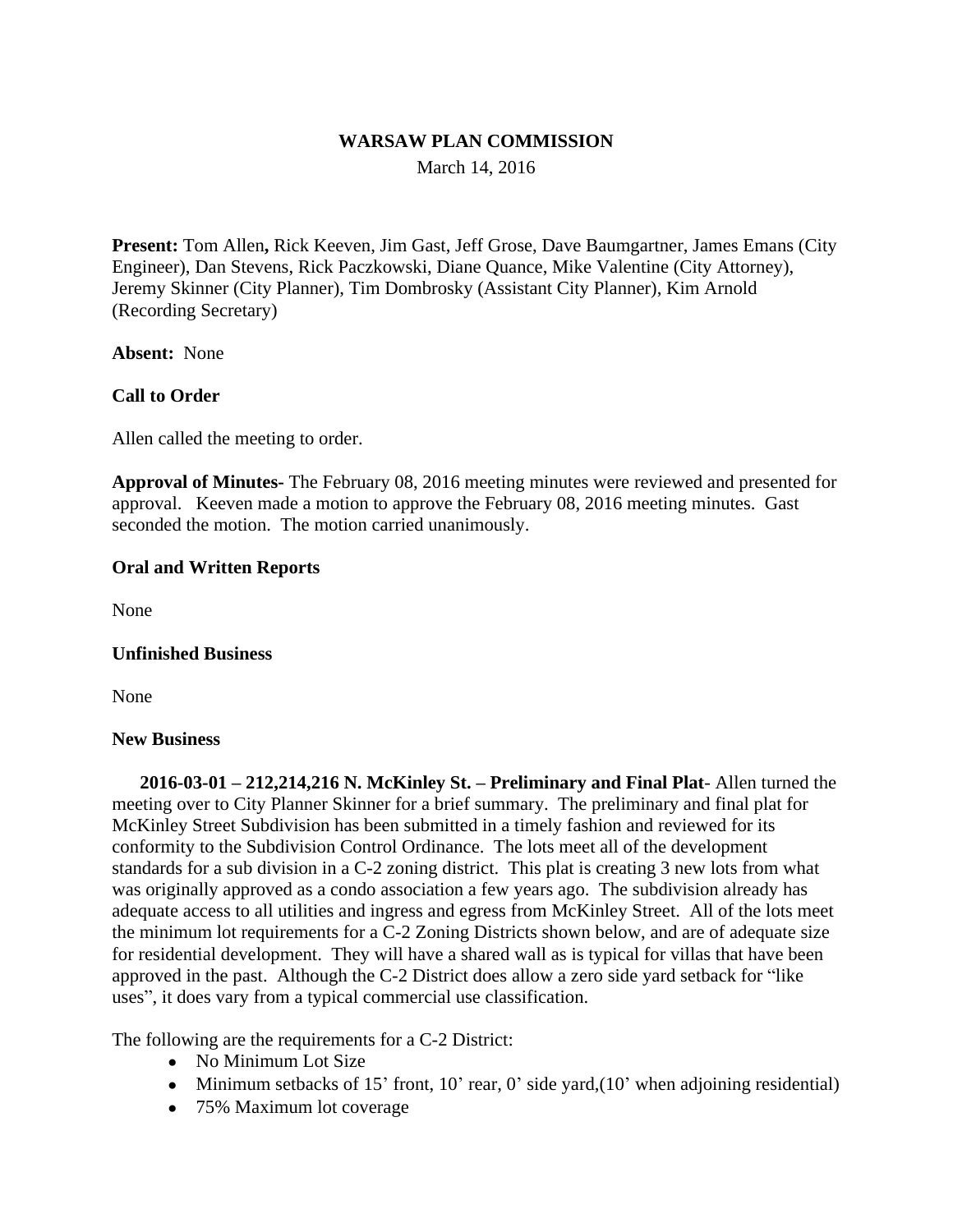• 36' building height restriction

The proposed plat meets all of the subdivision requirements. The property currently houses the three residential units depicted on the plat.

While this is somewhat unusual for a C-2 zoning district, City Planner Skinner sees no issue with granting approval to sub divide the three residential units. City Planner Skinner recommended approval of the preliminary and final plat for the McKinley Street Subdivision.

Allen opened the meeting to any person wishing to speak in favor or against the petition. Attorney Richard Helm was present to speak in favor of the petition as representative for the owners. He gave a brief explanation as to why the changes were being sought. He answered questions of Commission members. City Planner Skinner also answered several questions of Commission members. Discussion followed.

Allen closed the meeting to the public as no other person was present to speak in favor or against the petition.

Grose made a motion to approve **2016-03-01 – 212, 214, 216 N McKinley St. - Preliminary Plat.** Keeven seconded the motion. The motion passed unanimously.

Grose made a motion to approve **2016-03-01 – 212, 214, 216 N McKinley St. - Final Plat.** Baumgartner seconded the motion. The motion passed unanimously.

**2016-03-02 – Belle Augusta – Final Plat Section 1– Biggs Inc. -** Allen turned the meeting over to City Planner Skinner. The preliminary plat for Mitchell Reserve, now Belle Augusta, was originally submitted in October of 2014. The preliminary plat was approved, with some additional right-of-way requests that have been included in Section 1 of Belle Augusta. Those requests were for an additional 15-feet along County Road 225 East, and a right turn lane entering the subdivision. The final plat has been reviewed for its conformity with the City's subdivision ordinance, and the requirements for an R-1 Zoning District.

The following are the requirements for an R-1 District:

- 8,750 sq. ft. Minimum Lot Size (Achieved)
- 70 ft. Minimum Lot Width (Achieved)
- $\bullet$  Minimum setbacks of 25' front, 25' rear, 7' side
- 45% Maximum lot coverage

The development plan was reviewed and approved by the various City Departments and the storm and sanitary infrastructure has been constructed and inspected as well. The developer is requesting to post a Letter of Credit for the Curb/Gutter and road construction, which has not been completed. They have proved cost estimates from their engineer, and will post the required LC before recording the final plat. The City will release the LC once the final infrastructure is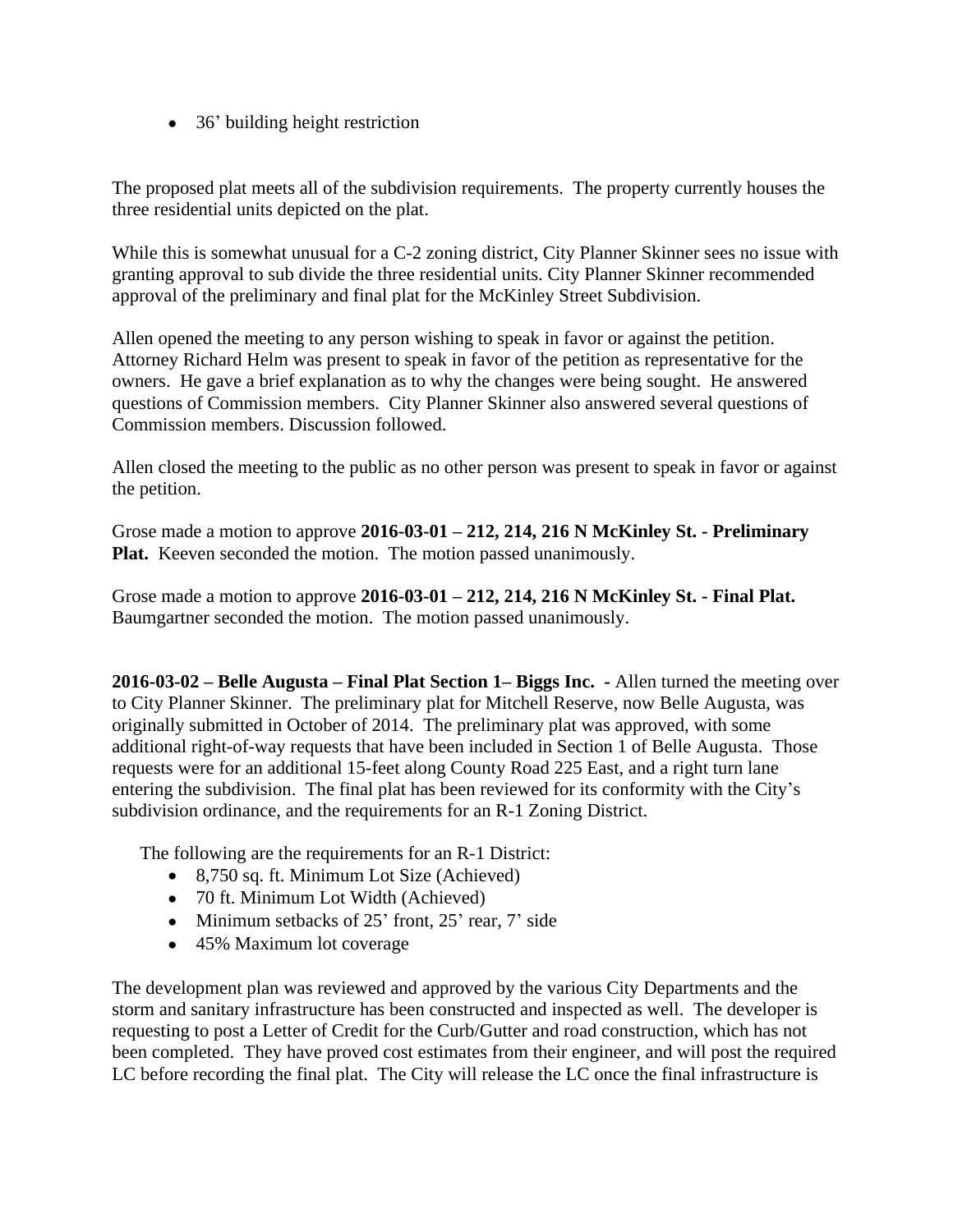completed and inspected. City Planner Skinner recommended the Plan Commission approve the Final Plat for Belle Augusta, Section 1.

Allen opened the meeting to any person wishing to speak in favor or against the petition. Kevin McDermit was present to represent Biggs Indiana Properties LLC. He answered questions of Commission members.

Allen closed the meeting to the public, as there was no other person to speak in favor or against the petition. Quance made a motion to approve 2016-03-02 – Belle Augusta – Final Plat Section 1 – Biggs Inc. Emans seconded the motion. The motion carried unanimously.

**2016-03-03 – Map Amendment to the Zoning Ordinance – Kauffman Developments, LLC.** Allen turned the meeting over to City Planner Skinner. The petitioner is requesting to rezone approximately 3.15 acres from R-2 residential to C-5 commercial in order to allow for commercial reuse of the existing residential structure. The comprehensive plan called for regional commercial uses within this area. In terms of compatibility with the surrounding uses and impact on the surrounding developments, this rezoning would have little impact because the majority of the surrounding property is already zoned for commercial uses. The property directly west is currently zoned commercial, and the property directly south will be buffered by a significantly existing wooded creek (that will not be disturbed). In addition to the surrounding land uses, this is one of the properties initially targeted by the plan commission as a possible site to accommodate the C-5 zoning districts and the large retail establishment use. The most desirable use for this property is most likely commercial at this point in time, due to the location of highway U.S. 30 and S.R. 15 as well as the additional constraints on the property.

As the City of Warsaw continues to develop areas adjacent to major highways and thoroughfares will have more commercial and industrial development pressures. This rezoning is a direct reflection of those pressures, as the properties to the North and West are ideal for commercial development as well. All of the surrounding properties fall within the Southeast corner of S.R. 15 and the U.S. 30 intersection, which currently has a mixture of commercial, industrial, and residential uses. This proposed rezoning would meet the guidelines set forward in the Comprehensive Plan for this area, and would meet the criteria of responsible growth and development for the City of Warsaw.

*When reviewing an application for rezoning (map amendment to zoning ordinance), there are a number of criteria to consider. A map amendment is based on "police power" otherwise known as public safety and general welfare. Therefore, the criteria to consider are;* 

- *The comprehensive plan's direction for development within the surrounding area;*
- *Current conditions and character of structures and uses within the area;*
- *The most desirable use for which the land is adapted;*
- *Responsible growth and development for the City of Warsaw and the surrounding area;*
- *Impact on surrounding developments and properties.*

City Planner Skinner recommended a favorable recommendation to the Common Council.

Allen opened the meeting to the public for any person wishing to speak in favor or against the